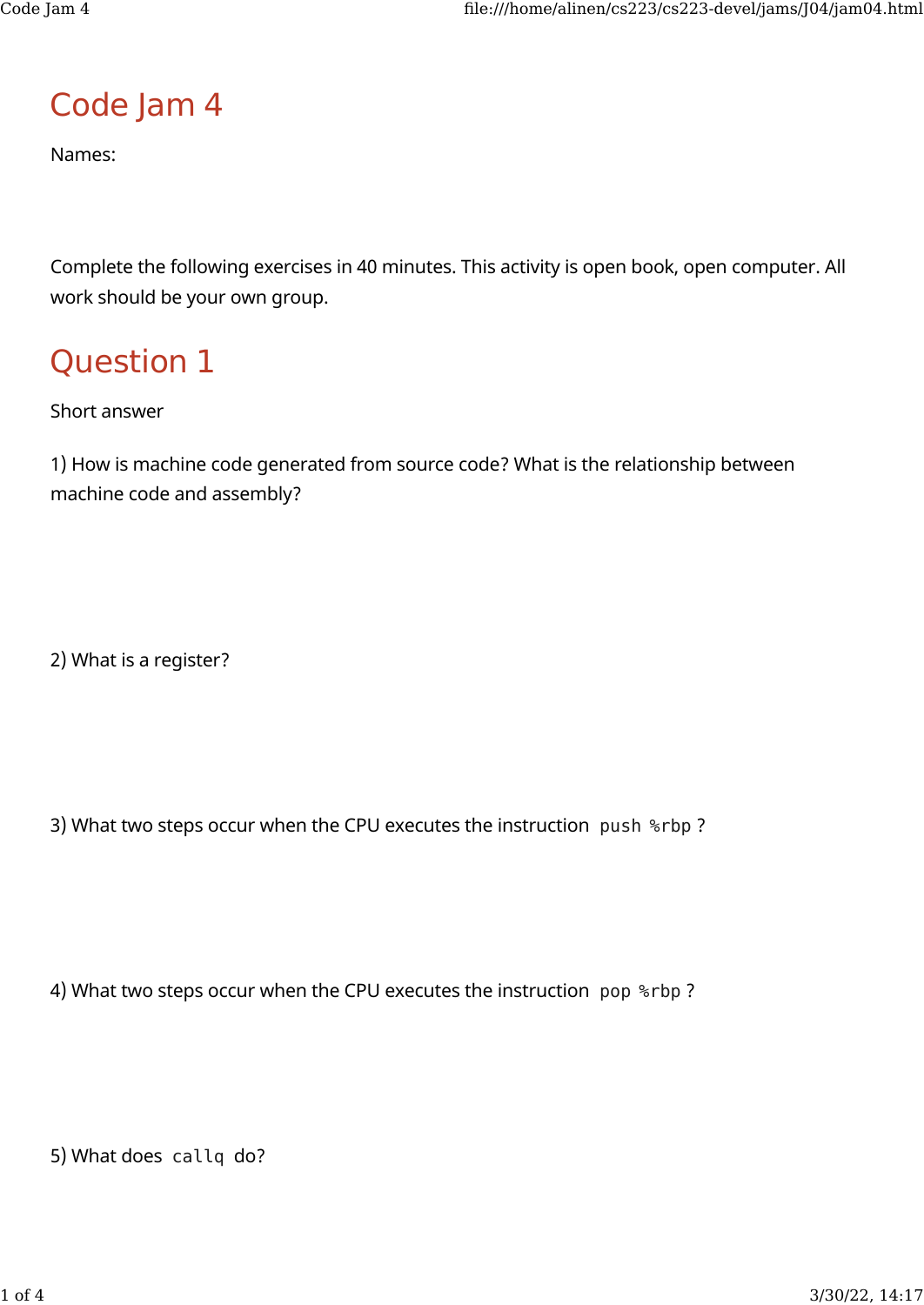## Question 2

Consider the following code segment.

```
Dump of assembler code for function main:
=> 0x0000555555555149 <+0>: endbr64
   0x000055555555514d <+4>: push %rbp
   0x000055555555514e <+5>: mov %rsp,%rbp
   0x0000555555555151 <+8>: sub $0x10,%rsp
   0x0000555555555155 <+12>: movl $0xfffffff7,-0x8(%rbp)
   0x000055555555515c <+19>: mov -0x8(%rbp),%eax
  0x00005555555555515f <+22>: shl $0x2,%eax
   0x0000555555555162 <+25>: mov %eax,-0x4(%rbp)
   0x0000555555555165 <+28>: mov -0x4(%rbp),%edx
   0x0000555555555168 <+31>: mov -0x8(%rbp),%eax
   0x000055555555516b <+34>: mov %eax,%esi
  0x00005555555555516d <+36>: lea 0xe90(%rip),%rdi # 0x5555555556004
   0x0000555555555174 <+43>: mov $0x0,%eax
   0x0000555555555179 <+48>: callq 0x555555555050 <printf@plt>
   0x000055555555517e <+53>: mov $0x0,%eax
   0x0000555555555183 <+58>: leaveq
   0x0000555555555184 <+59>: retq
```

| Suppose memory has the following values: |         | And suppose our registers have the<br>following values to start: |                    |
|------------------------------------------|---------|------------------------------------------------------------------|--------------------|
| Address                                  | Value   |                                                                  |                    |
| M[0x555555556004]                        | "%d %d" | Register                                                         | Value              |
|                                          |         | %eax                                                             | 0xd0d              |
|                                          |         | %edx                                                             | 0xe148             |
|                                          |         | %rbp                                                             | 0x0                |
|                                          |         | %rsp                                                             | 0x048              |
|                                          |         | %esi                                                             | 0xe138             |
|                                          |         | %edi                                                             | 0x1                |
|                                          |         | %rip                                                             | 0x0000555555555149 |
|                                          |         |                                                                  |                    |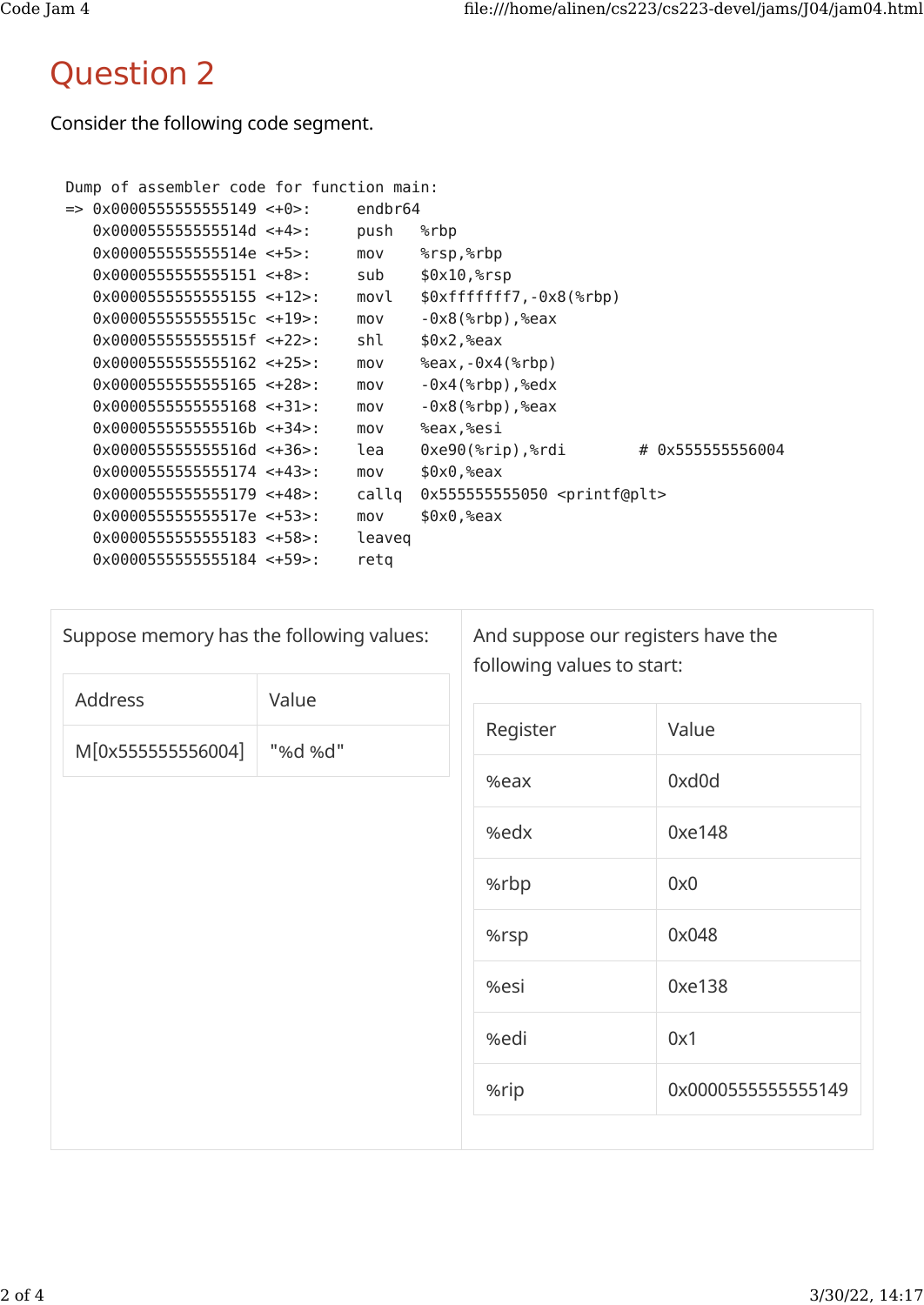1) What is the value 0x10 as a base 10 integer?

2) What is the value 0xfffffff7 as a base 10 signed integer (two's complement)?

3) Draw the contents of the registers and stack after executing the instruction sub \$0x10,%rsp ( 0x0000555555555151)

| Register | Value |         | "Stack top" |  |
|----------|-------|---------|-------------|--|
| %eax     |       | Address | Stack value |  |
| %edx     |       |         |             |  |
| %rbp     |       |         |             |  |
| %rsp     |       |         |             |  |
| %esi     |       |         |             |  |
| %edi     |       |         |             |  |
| %rip     |       |         |             |  |
|          |       |         |             |  |
|          |       | 0x048   |             |  |
|          |       |         |             |  |

4) What is the translation of the memory form -0x8(%rbp) ?

5) What is the shl instruction?

6) What are the contents of %eax after executing instruction 0x000055555555515c?